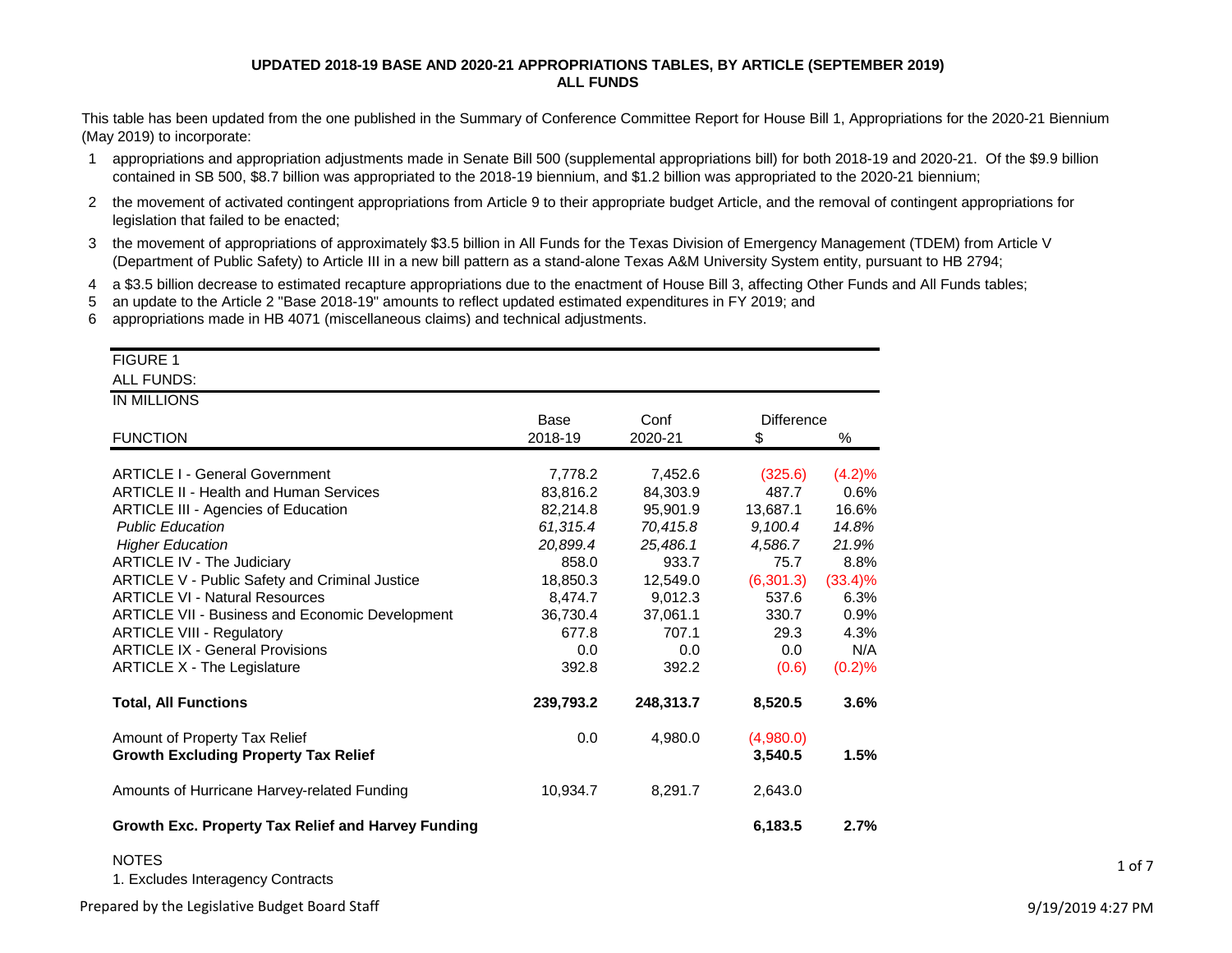# **UPDATED 2018-19 BASE AND 2020-21 APPROPRIATIONS TABLES, BY ARTICLE (SEPTEMBER 2019)GENERAL REVENUE**

This table has been updated from the one published in the Summary of Conference Committee Report for House Bill 1, Appropriations for the 2020-21 Biennium (May 2019) to incorporate:

- 1appropriations and appropriation adjustments made in Senate Bill 500 (supplemental appropriations bill) for both 2018-19 and 2020-21. Of the \$9.9 billion contained in SB 500, \$8.7 billion was appropriated to the 2018-19 biennium, and \$1.2 billion was appropriated to the 2020-21 biennium;
- 2 the movement of activated contingent appropriations from Article 9 to their appropriate budget Article, and the removal of contingent appropriations for legislation that failed to be enacted;
- 3the movement of appropriations for the Texas Division of Emergency Management (TDEM) from Article V (Department of Public Safety) to Article III in a new bill pattern as a stand-alone Texas A&M University System entity, pursuant to HB 2794;
- 4a \$3.5 billion decrease to estimated recapture appropriations due to the enactment of House Bill 3, affecting Other Funds and All Funds tables;
- 5an update to the Article 2 "Base 2018-19" amounts to reflect updated estimated expenditures in FY 2019; and
- 6 appropriations made in HB 4071 (miscellaneous claims) and technical adjustments.

# FIGURE 2

#### GENERAL REVENUE:

 $I<sub>N</sub>$  MILLIONS

| <b>IN MILLIUNS</b>                                     |           |           |                   |           |
|--------------------------------------------------------|-----------|-----------|-------------------|-----------|
|                                                        | Base      | Conf      | <b>Difference</b> |           |
| <b>FUNCTION</b>                                        | 2018-19   | 2020-21   | \$                | ℅         |
|                                                        |           |           |                   |           |
| <b>ARTICLE I - General Government</b>                  | 3,338.7   | 4,028.6   | 689.9             | 20.7%     |
| <b>ARTICLE II - Health and Human Services</b>          | 34,750.7  | 33,643.3  | (1, 107.4)        | $(3.2)\%$ |
| <b>ARTICLE III - Agencies of Education</b>             | 55,818.7  | 65,714.8  | 9,896.1           | 17.7%     |
| <b>Public Education</b>                                | 40,865.0  | 49,738.7  | 8.873.7           | 21.7%     |
| <b>Higher Education</b>                                | 14,953.7  | 15,976.1  | 1,022.4           | 6.8%      |
| <b>ARTICLE IV - The Judiciary</b>                      | 491.7     | 545.7     | 54.0              | 11.0%     |
| ARTICLE V - Public Safety and Criminal Justice         | 11,545.0  | 12,072.3  | 527.3             | 4.6%      |
| <b>ARTICLE VI - Natural Resources</b>                  | 910.7     | 1,011.7   | 101.0             | 11.1%     |
| <b>ARTICLE VII - Business and Economic Development</b> | 496.6     | 525.9     | 29.3              | 5.9%      |
| <b>ARTICLE VIII - Regulatory</b>                       | 351.4     | 379.2     | 27.8              | 7.9%      |
| <b>ARTICLE IX - General Provisions</b>                 | 0.0       | 0.0       | 0.0               | N/A       |
| ARTICLE X - The Legislature                            | 392.7     | 392.0     | (0.7)             | (0.2)%    |
| <b>Total, All Functions</b>                            | 108,096.3 | 118,313.5 | 10,217.2          | 9.5%      |
| Amount of Property Tax Relief                          | 0.0       | 4,980.0   | (4,980.0)         |           |
| <b>Growth Excluding Property Tax Relief</b>            |           |           | 5,237.2           | 4.8%      |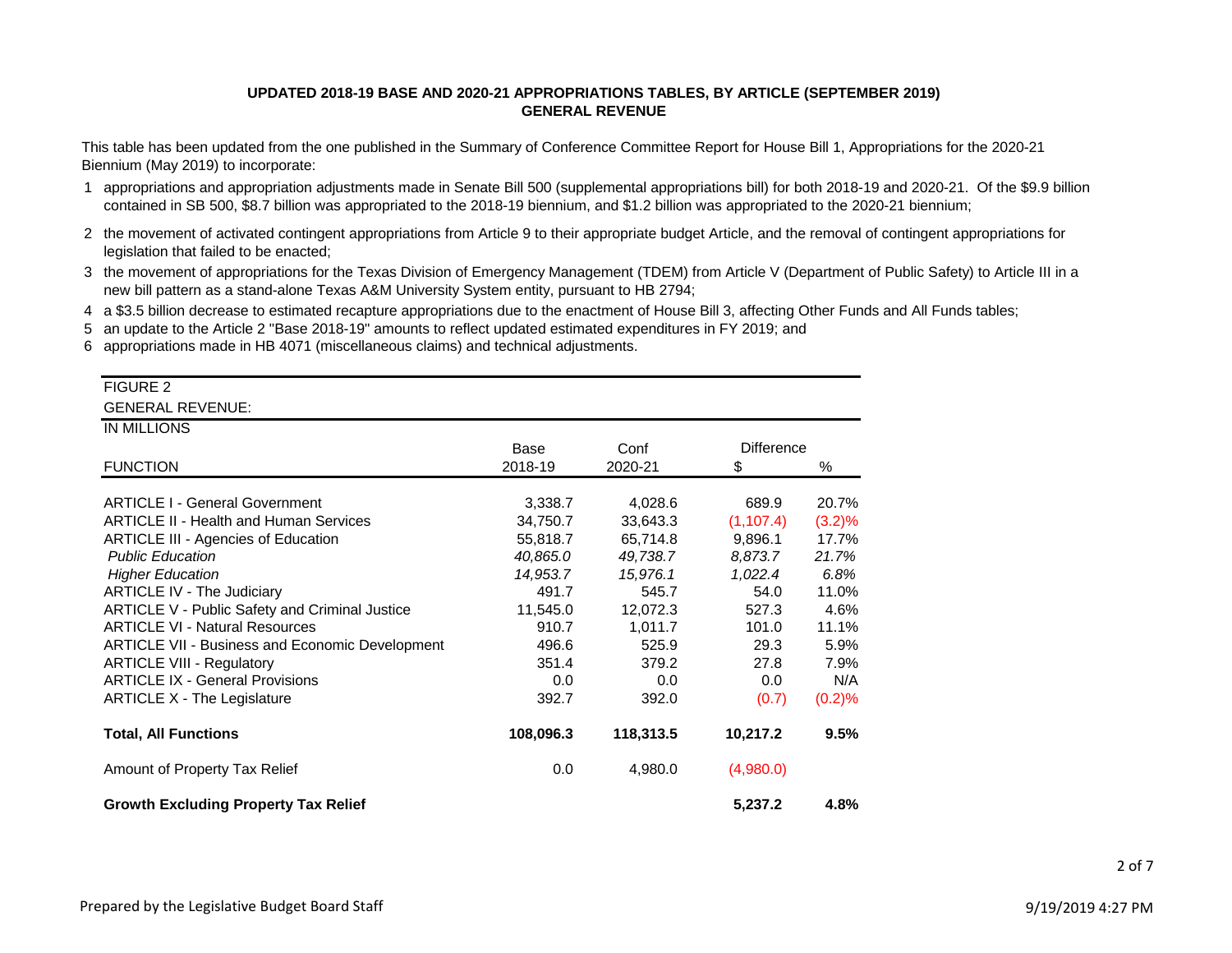# **UPDATED 2018-19 BASE AND 2020-21 APPROPRIATIONS TABLES, BY ARTICLE (SEPTEMBER 2019)GENERAL REVENUE-DEDICATED**

This table has been updated from the one published in the Summary of Conference Committee Report for House Bill 1, Appropriations for the 2020-21 Biennium (May 2019) to incorporate:

- 1appropriations and appropriation adjustments made in Senate Bill 500 (supplemental appropriations bill) for both 2018-19 and 2020-21. Of the \$9.9 billion contained in SB 500, \$8.7 billion was appropriated to the 2018-19 biennium, and \$1.2 billion was appropriated to the 2020-21 biennium;
- 2 the movement of activated contingent appropriations from Article 9 to their appropriate budget Article, and the removal of contingent appropriations for legislation that failed to be enacted;
- 3the movement of appropriations for the Texas Division of Emergency Management (TDEM) from Article V (Department of Public Safety) to Article III in a new bill pattern as a stand-alone Texas A&M University System entity, pursuant to HB 2794;

4a \$3.5 billion decrease to estimated recapture appropriations due to the enactment of House Bill 3, affecting Other Funds and All Funds tables;

5an update to the Article 2 "Base 2018-19" amounts to reflect updated estimated expenditures in FY 2019; and

6 appropriations made in HB 4071 (miscellaneous claims) and technical adjustments.

# FIGURE 3

IN MILLIONS GENERAL REVENUE FUND - DEDICATED:

| <b>UN IVILLLIUINO</b>                                  |         |         |                   |            |
|--------------------------------------------------------|---------|---------|-------------------|------------|
|                                                        | Base    | Conf    | <b>Difference</b> |            |
| <b>FUNCTION</b>                                        | 2018-19 | 2020-21 | \$                | %          |
|                                                        |         |         |                   |            |
| <b>ARTICLE I - General Government</b>                  | 858.5   | 582.2   | (276.3)           | $(32.2)\%$ |
| <b>ARTICLE II - Health and Human Services</b>          | 566.9   | 528.8   | (38.1)            | (6.7)%     |
| <b>ARTICLE III - Agencies of Education</b>             | 2,822.5 | 2,724.9 | (97.6)            | (3.5)%     |
| <b>Public Education</b>                                | 0.0     | 0.0     | 0.0               | N/A        |
| <b>Higher Education</b>                                | 2,822.5 | 2,724.9 | (97.6)            | $(3.5)\%$  |
| <b>ARTICLE IV - The Judiciary</b>                      | 141.1   | 197.2   | 56.2              | 39.8%      |
| ARTICLE V - Public Safety and Criminal Justice         | 42.0    | 51.1    | 9.1               | 21.7%      |
| <b>ARTICLE VI - Natural Resources</b>                  | 1,368.6 | 1,302.3 | (66.3)            | (4.8)%     |
| <b>ARTICLE VII - Business and Economic Development</b> | 571.9   | 543.6   | (28.3)            | (4.9)%     |
| <b>ARTICLE VIII - Regulatory</b>                       | 236.1   | 235.6   | (0.5)             | (0.2)%     |
| <b>ARTICLE IX - General Provisions</b>                 | 0.0     | 0.0     | 0.0               | N/A        |
| ARTICLE X - The Legislature                            | 0.0     | 0.0     | 0.0               | N/A        |
| <b>Total, All Functions</b>                            | 6,607.5 | 6,165.7 | (441.7)           | (6.7)%     |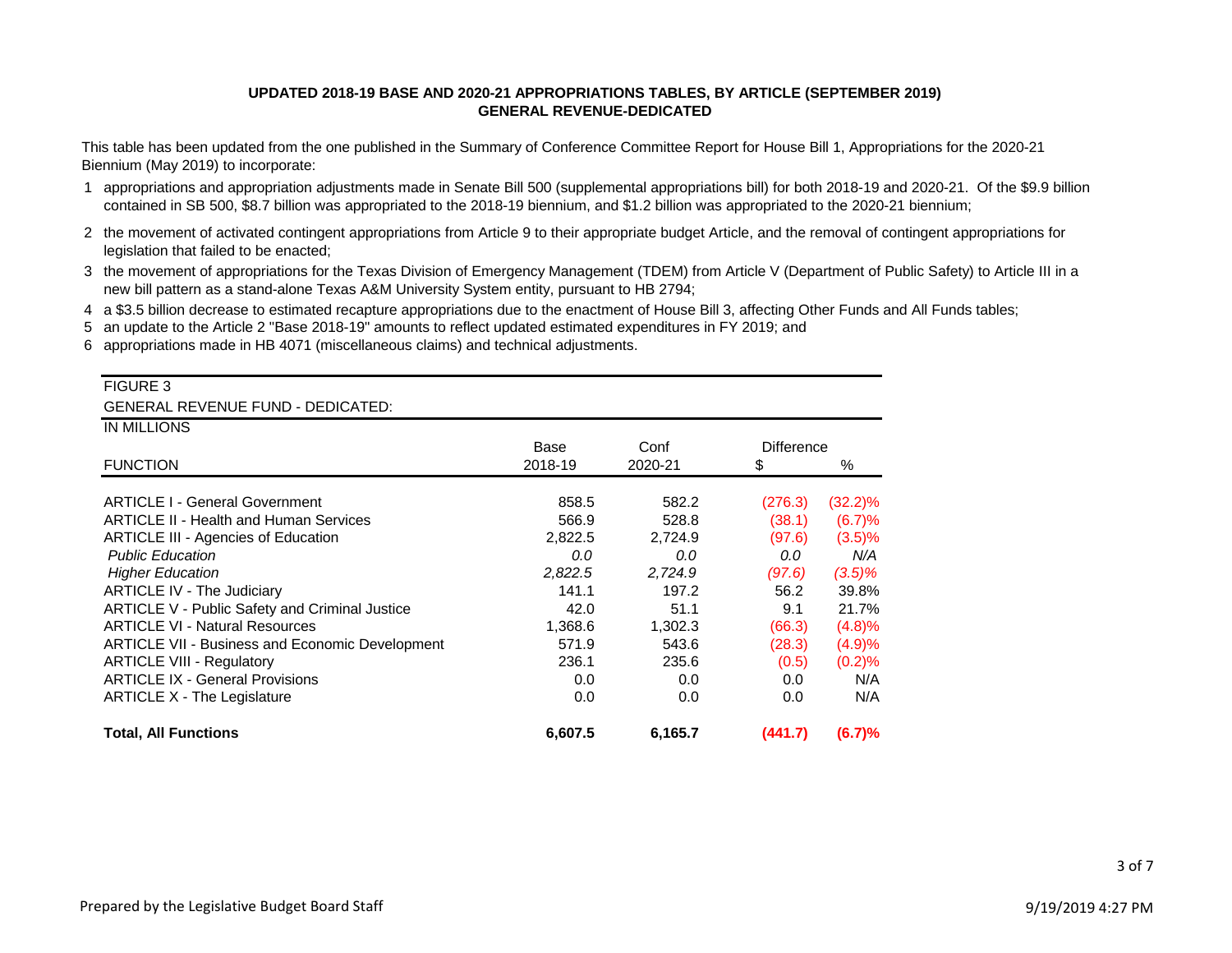# **UPDATED 2018-19 BASE AND 2020-21 APPROPRIATIONS TABLES, BY ARTICLE (SEPTEMBER 2019)GENERAL REVENUE AND GENERAL REVENUE-DEDICATED**

This table has been updated from the one published in the Summary of Conference Committee Report for House Bill 1, Appropriations for the 2020-21 Biennium (May 2019) to incorporate:

- 1appropriations and appropriation adjustments made in Senate Bill 500 (supplemental appropriations bill) for both 2018-19 and 2020-21. Of the \$9.9 billion contained in SB 500, \$8.7 billion was appropriated to the 2018-19 biennium, and \$1.2 billion was appropriated to the 2020-21 biennium;
- 2 the movement of activated contingent appropriations from Article 9 to their appropriate budget Article, and the removal of contingent appropriations for legislation that failed to be enacted;
- 3  $\,$  the movement of appropriations for the Texas Division of Emergency Management (TDEM) from Article V (Department of Public Safety) to Article III in a new bill pattern as a stand-alone Texas A&M University System entity, pursuant to HB 2794;
- 4a \$3.5 billion decrease to estimated recapture appropriations due to the enactment of House Bill 3, affecting Other Funds and All Funds tables;
- 5an update to the Article 2 "Base 2018-19" amounts to reflect updated estimated expenditures in FY 2019; and
- 6 appropriations made in HB 4071 (miscellaneous claims) and technical adjustments.

#### FIGURE 4

GENERAL REVENUE AND GENERAL REVENUE–DEDICATED FUNDS:

| IN MILLIONS                                            |           |           |                   |        |
|--------------------------------------------------------|-----------|-----------|-------------------|--------|
|                                                        | Base      | Conf      | <b>Difference</b> |        |
| <b>FUNCTION</b>                                        | 2018-19   | 2020-21   | \$                | %      |
|                                                        |           |           |                   |        |
| <b>ARTICLE I - General Government</b>                  | 4,197.2   | 4,610.8   | 413.6             | 9.9%   |
| <b>ARTICLE II - Health and Human Services</b>          | 35,317.6  | 34,172.1  | (1, 145.5)        | (3.2)% |
| <b>ARTICLE III - Agencies of Education</b>             | 58,641.2  | 68,439.7  | 9,798.5           | 16.7%  |
| <b>Public Education</b>                                | 40,865.0  | 49,738.7  | 8.873.7           | 21.7%  |
| <b>Higher Education</b>                                | 17,776.2  | 18,701.0  | 924.8             | 5.2%   |
| <b>ARTICLE IV - The Judiciary</b>                      | 632.8     | 742.9     | 110.2             | 17.4%  |
| ARTICLE V - Public Safety and Criminal Justice         | 11,587.0  | 12,123.4  | 536.4             | 4.6%   |
| <b>ARTICLE VI - Natural Resources</b>                  | 2,279.3   | 2,314.0   | 34.7              | 1.5%   |
| <b>ARTICLE VII - Business and Economic Development</b> | 1,068.5   | 1,069.5   | 1.0               | 0.1%   |
| <b>ARTICLE VIII - Regulatory</b>                       | 587.5     | 614.8     | 27.3              | 4.6%   |
| <b>ARTICLE IX - General Provisions</b>                 | 0.0       | 0.0       | 0.0               | N/A    |
| <b>ARTICLE X - The Legislature</b>                     | 392.7     | 392.0     | (0.7)             | (0.2)% |
| <b>Total, All Functions</b>                            | 114,703.8 | 124,479.2 | 9,775.5           | 8.5%   |
| Amount of Property Tax Relief                          |           |           | (4,980.0)         |        |
| <b>Growth Excluding Property Tax Relief</b>            |           |           | 4,795.5           | 4.2%   |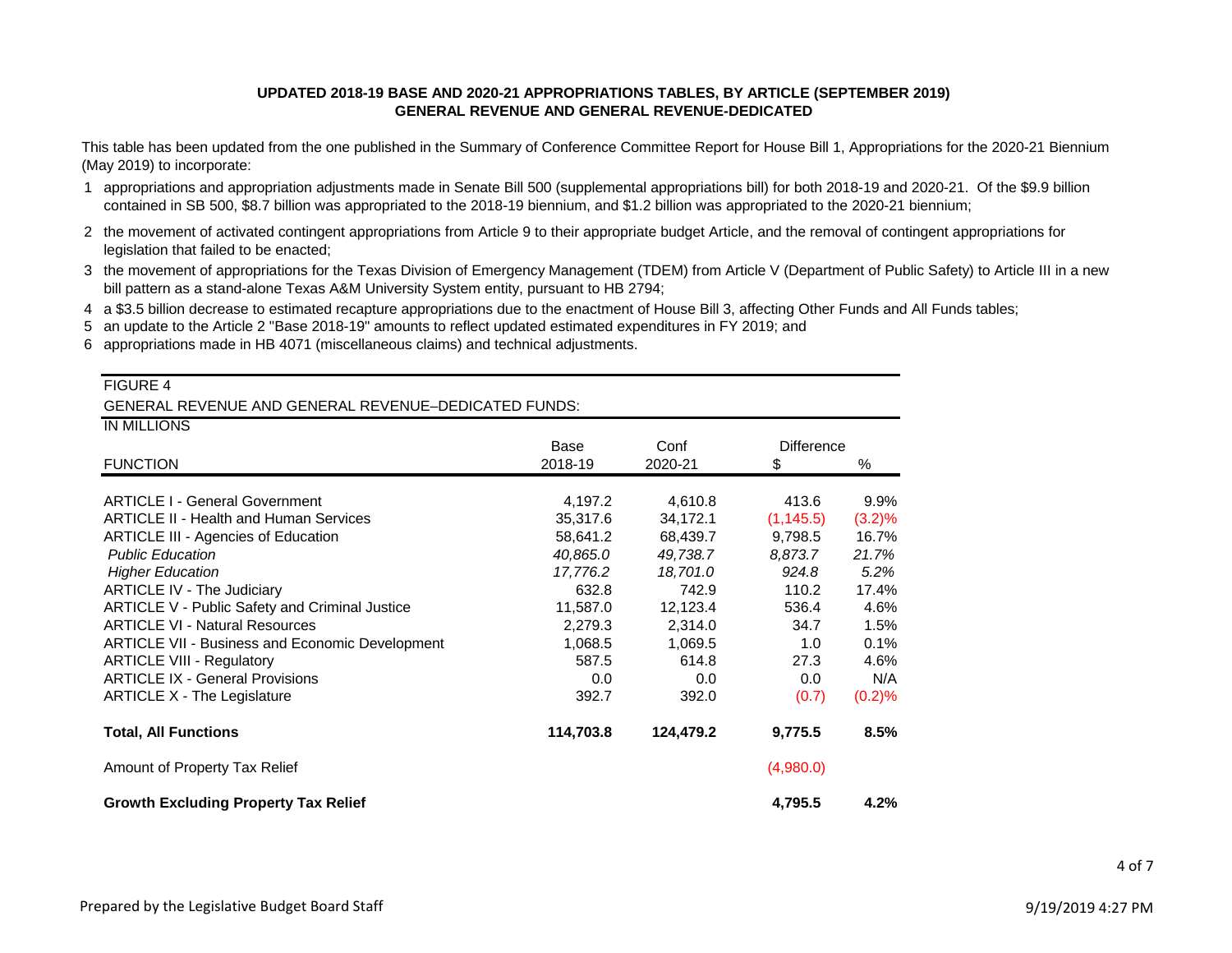# **UPDATED 2018-19 BASE AND 2020-21 APPROPRIATIONS TABLES, BY ARTICLE (SEPTEMBER 2019)FEDERAL FUNDS**

This table has been updated from the one published in the Summary of Conference Committee Report for House Bill 1, Appropriations for the 2020-21 Biennium (May 2019) to incorporate:

- 1appropriations and appropriation adjustments made in Senate Bill 500 (supplemental appropriations bill) for both 2018-19 and 2020-21. Of the \$9.9 billion contained in SB 500, \$8.7 billion was appropriated to the 2018-19 biennium, and \$1.2 billion was appropriated to the 2020-21 biennium;
- 2 the movement of activated contingent appropriations from Article 9 to their appropriate budget Article, and the removal of contingent appropriations for legislation that failed to be enacted;
- 3the movement of appropriations of approximately \$3.5 billion in All Funds for the Texas Division of Emergency Management (TDEM) from Article V (Department of Public Safety) to Article III in a new bill pattern as a stand-alone Texas A&M University System entity, pursuant to HB 2794;
- 4a \$3.5 billion decrease to estimated recapture appropriations due to the enactment of House Bill 3, affecting Other Funds and All Funds tables;
- 5an update to the Article 2 "Base 2018-19" amounts to reflect updated estimated expenditures in FY 2019; and
- 6 appropriations made in HB 4071 (miscellaneous claims) and technical adjustments.

# FIGURE 5

# FEDERAL FUNDS:

| FELERAL FUNDS.                                  |          |          |                   |            |
|-------------------------------------------------|----------|----------|-------------------|------------|
| IN MILLIONS                                     |          |          |                   |            |
|                                                 | Base     | Conf     | <b>Difference</b> |            |
| <b>FUNCTION</b>                                 | 2018-19  | 2020-21  | \$                | %          |
|                                                 |          |          |                   |            |
| <b>ARTICLE I - General Government</b>           | 1,264.0  | 1,376.9  | 112.9             | 8.9%       |
| <b>ARTICLE II - Health and Human Services</b>   | 46,421.5 | 48,796.5 | 2,375.0           | 5.1%       |
| <b>ARTICLE III - Agencies of Education</b>      | 10,802.4 | 14,512.3 | 3.709.9           | 34.3%      |
| <b>Public Education</b>                         | 10,519.6 | 10,727.2 | 207.6             | 2.0%       |
| <b>Higher Education</b>                         | 282.8    | 3,785.1  | 3,502.3           | 1238.4%    |
| <b>ARTICLE IV - The Judiciary</b>               | 4.0      | 3.6      | (0.4)             | $(11.0)\%$ |
| ARTICLE V - Public Safety and Criminal Justice  | 6,747.9  | 271.1    | (6,476.8)         | $(96.0)\%$ |
| <b>ARTICLE VI - Natural Resources</b>           | 3,823.6  | 6,307.8  | 2,484.2           | 65.0%      |
| ARTICLE VII - Business and Economic Development | 14,715.6 | 15,174.5 | 458.9             | 3.1%       |
| <b>ARTICLE VIII - Regulatory</b>                | 12.6     | 11.1     | (1.6)             | $(12.5)\%$ |
| <b>ARTICLE IX - General Provisions</b>          | 0.0      | 0.0      | 0.0               | N/A        |
| ARTICLE X - The Legislature                     | 0.0      | 0.0      | 0.0               | N/A        |
| <b>Total, All Functions</b>                     | 83,791.7 | 86,453.7 | 2,662.1           | 3.2%       |
| Amounts of Hurricane Harvey-related Funding     | 8,079.6  | 7,655.7  | 423.9             |            |
| <b>Growth Excluding Harvey-related Funding</b>  |          |          | 3,086.0           | 4.1%       |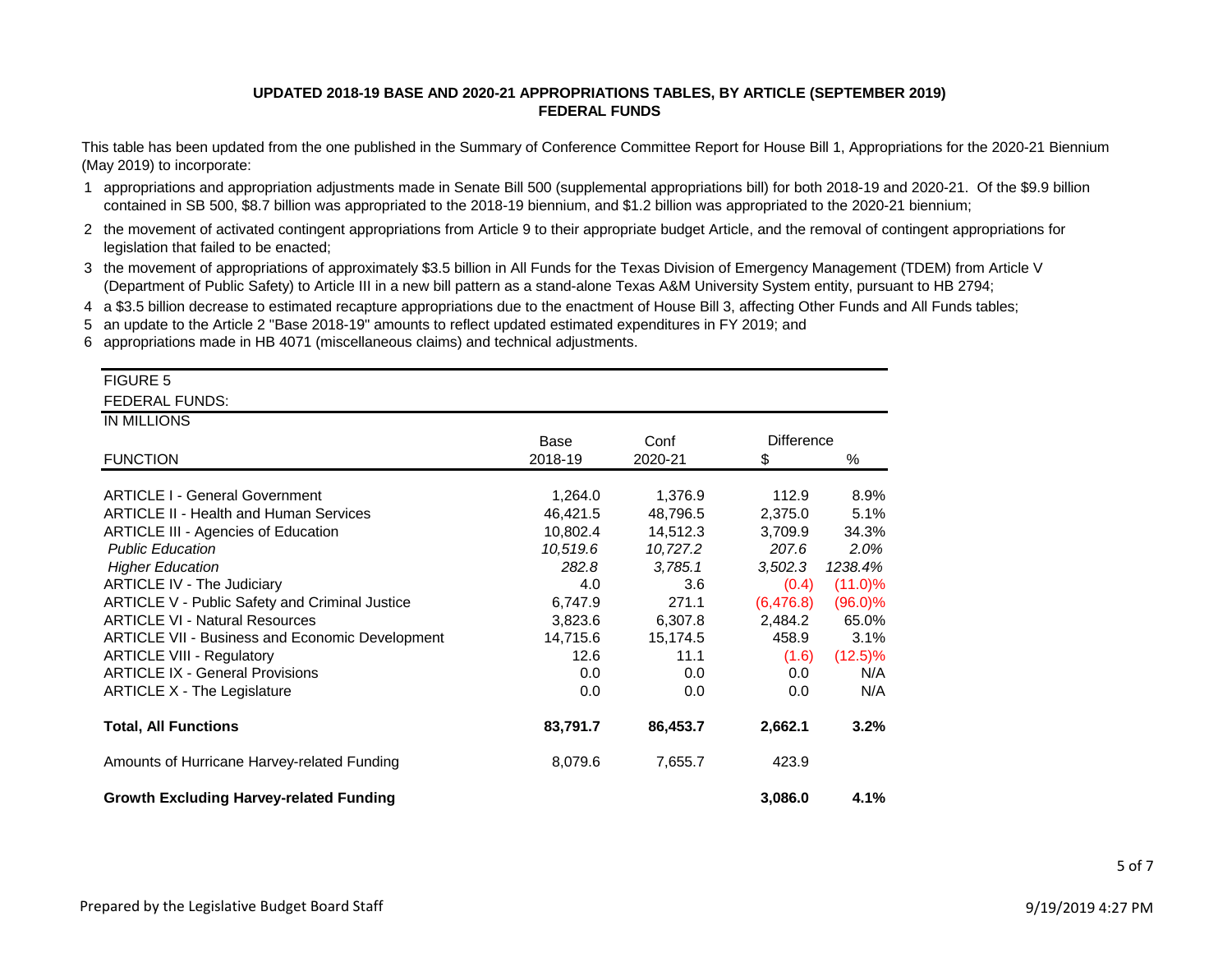## **UPDATED 2018-19 BASE AND 2020-21 APPROPRIATIONS TABLES, BY ARTICLE (SEPTEMBER 2019)OTHER FUNDS**

This table has been updated from the one published in the Summary of Conference Committee Report for House Bill 1, Appropriations for the 2020-21 Biennium (May 2019) to incorporate:

- 2 the movement of activated contingent appropriations from Article 9 to their appropriate budget Article, and the removal of contingent appropriations for legislation that failed to be enacted;
- 3the movement of appropriations for the Texas Division of Emergency Management (TDEM) from Article V (Department of Public Safety) to Article III in a new bill pattern as a stand-alone Texas A&M University System entity, pursuant to HB 2794;
- 4a \$3.5 billion decrease to estimated recapture appropriations due to the enactment of House Bill 3, affecting Other Funds and All Funds tables;

5an update to the Article 2 "Base 2018-19" amounts to reflect updated estimated expenditures in FY 2019; and

6 appropriations made in HB 4071 (miscellaneous claims) and technical adjustments.

| <b>FIGURE 6</b>                                        |          |          |                   |            |
|--------------------------------------------------------|----------|----------|-------------------|------------|
| <b>OTHER FUNDS:</b>                                    |          |          |                   |            |
| IN MILLIONS                                            |          |          |                   |            |
|                                                        | Base     | Conf     | <b>Difference</b> |            |
| <b>FUNCTION</b>                                        | 2018-19  | 2020-21  | \$                | %          |
| <b>ARTICLE I - General Government</b>                  | 2,317.0  | 1,464.9  | (852.1)           | $(36.8)\%$ |
| <b>ARTICLE II - Health and Human Services</b>          | 2,077.1  | 1,335.3  | (741.8)           | $(35.7)\%$ |
| <b>ARTICLE III - Agencies of Education</b>             | 12,771.2 | 12,949.9 | 178.7             | 1.4%       |
| <b>Public Education</b>                                | 9,930.8  | 9,949.9  | 19.1              | 0.2%       |
| <b>Higher Education</b>                                | 2,840.4  | 3,000.0  | 159.6             | 5.6%       |
| <b>ARTICLE IV - The Judiciary</b>                      | 221.2    | 187.2    | (34.0)            | $(15.4)\%$ |
| ARTICLE V - Public Safety and Criminal Justice         | 515.4    | 154.5    | (360.9)           | $(70.0)\%$ |
| <b>ARTICLE VI - Natural Resources</b>                  | 2,371.8  | 390.5    | (1,981.3)         | $(83.5)\%$ |
| <b>ARTICLE VII - Business and Economic Development</b> | 20,946.3 | 20,817.1 | (129.2)           | $(0.6)$ %  |
| <b>ARTICLE VIII - Regulatory</b>                       | 77.6     | 81.2     | 3.6               | 4.6%       |
| <b>ARTICLE IX - General Provisions</b>                 | 0.0      | 0.0      | 0.0               | N/A        |
| <b>ARTICLE X - The Legislature</b>                     | 0.1      | 0.2      | 0.1               | 133.0%     |
| <b>Total, All Functions</b>                            | 41,297.8 | 37,380.8 | (3,917.0)         | (9.5)%     |
| Amounts of Hurricane Harvey-related Funding            | 2,855.1  | 636.0    | 2,219.1           |            |
| <b>Growth Excluding Harvey-related Funding</b>         |          |          | (1,697.9)         | (4.4)%     |

NOTES

1. Excludes Interagency Contracts

<sup>1</sup>appropriations and appropriation adjustments made in Senate Bill 500 (supplemental appropriations bill) for both 2018-19 and 2020-21. Of the \$9.9 billion contained in SB 500, \$8.7 billion was appropriated to the 2018-19 biennium, and \$1.2 billion was appropriated to the 2020-21 biennium;